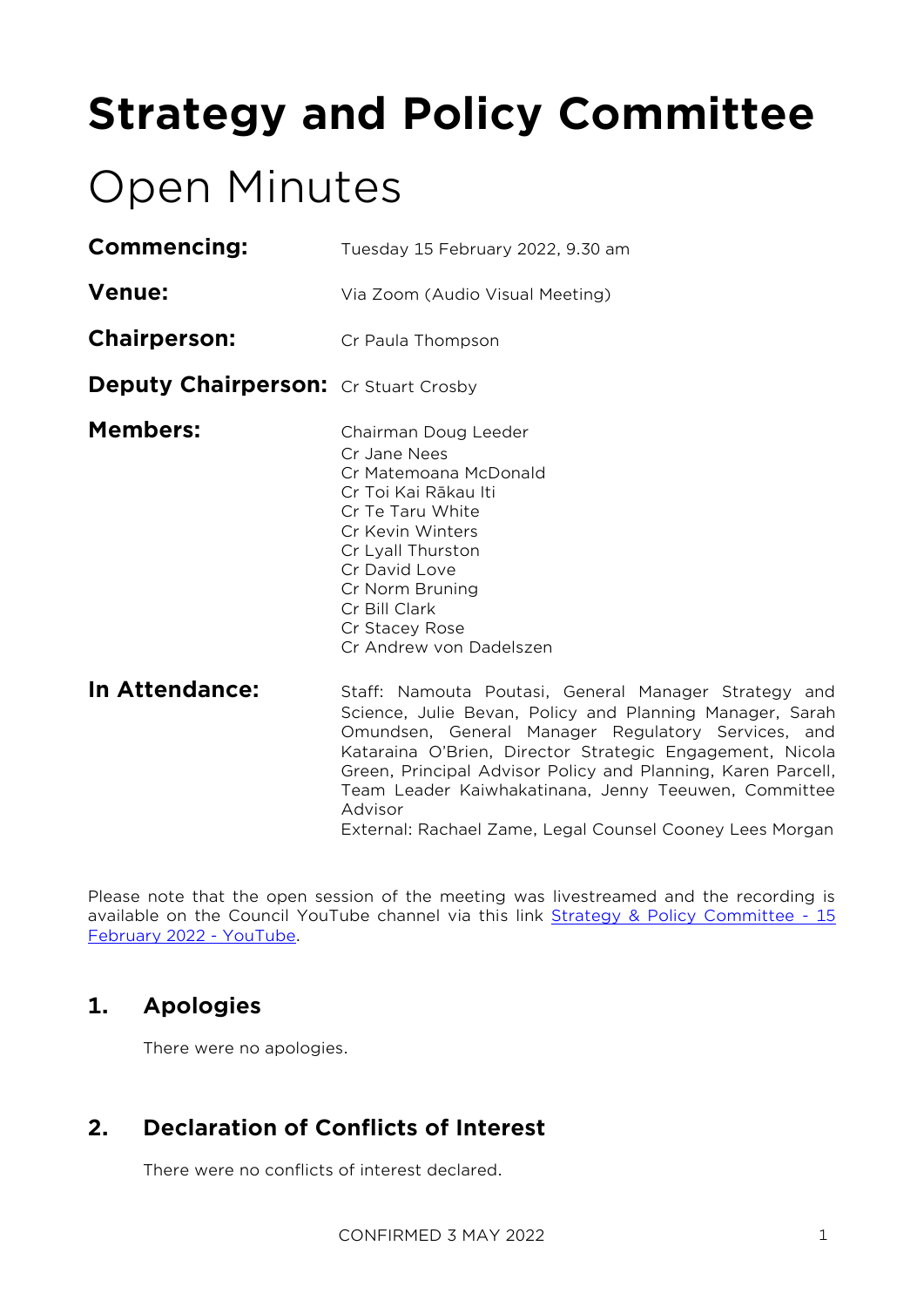### **3. Minutes**

#### **Minutes to be Confirmed**

#### **3.1 Strategy and Policy Committee Minutes - 27 October 2021**

#### **Resolved**

**That the Strategy and Policy Committee:**

**1 Confirms the Strategy and Policy Committee Minutes - 27 October 2021 as a true and correct record.**

> **Nees/Winters CARRIED**

### **4. Reports**

#### **Strategy**

#### **4.1 Operating Environment**

Presented by: Namouta Poutasi, General Manager Strategy and Science, and Julie Bevan, Policy and Planning Manager

#### **Key Points:**

- The report covered updates on climate change, Government reforms, upcoming legislative and Government policy changes, and the Strategy and Policy Committee tentative work programme for 2022.
- A three person panel for Regional Policy Statement (RPS) Proposed Change 5 - Kaituna River Hearing, had been confirmed by the Freshwater Commissioner including Councillor von Dadelszen.

#### **In Response to Questions**

- Staff were working with the Territorial Authorities that were implementing the Enabling Housing Supply and Other Matters Act to ensure aligning the approach to qualifying matters and the application of the RPS natural hazards provisions in the development of the Medium Density Residential Standards plan changes.
- There was currently no Three Waters legislation in the House but it had been proposed that the first step of the legislation to create governance entities be presented in the House around May 2022.

#### **Key Points - Members:**

- When speaking directly with the Future for Local Government Review Panel, it was important that Bay of Plenty Regional Council (Regional Council) made the point that any recommended changes to Local Government would also require changes to central government roles.
- Councillors were encouraged to attend the upcoming Zoom meetings on Resource Management (RM) reform – "Enabling the local voice in the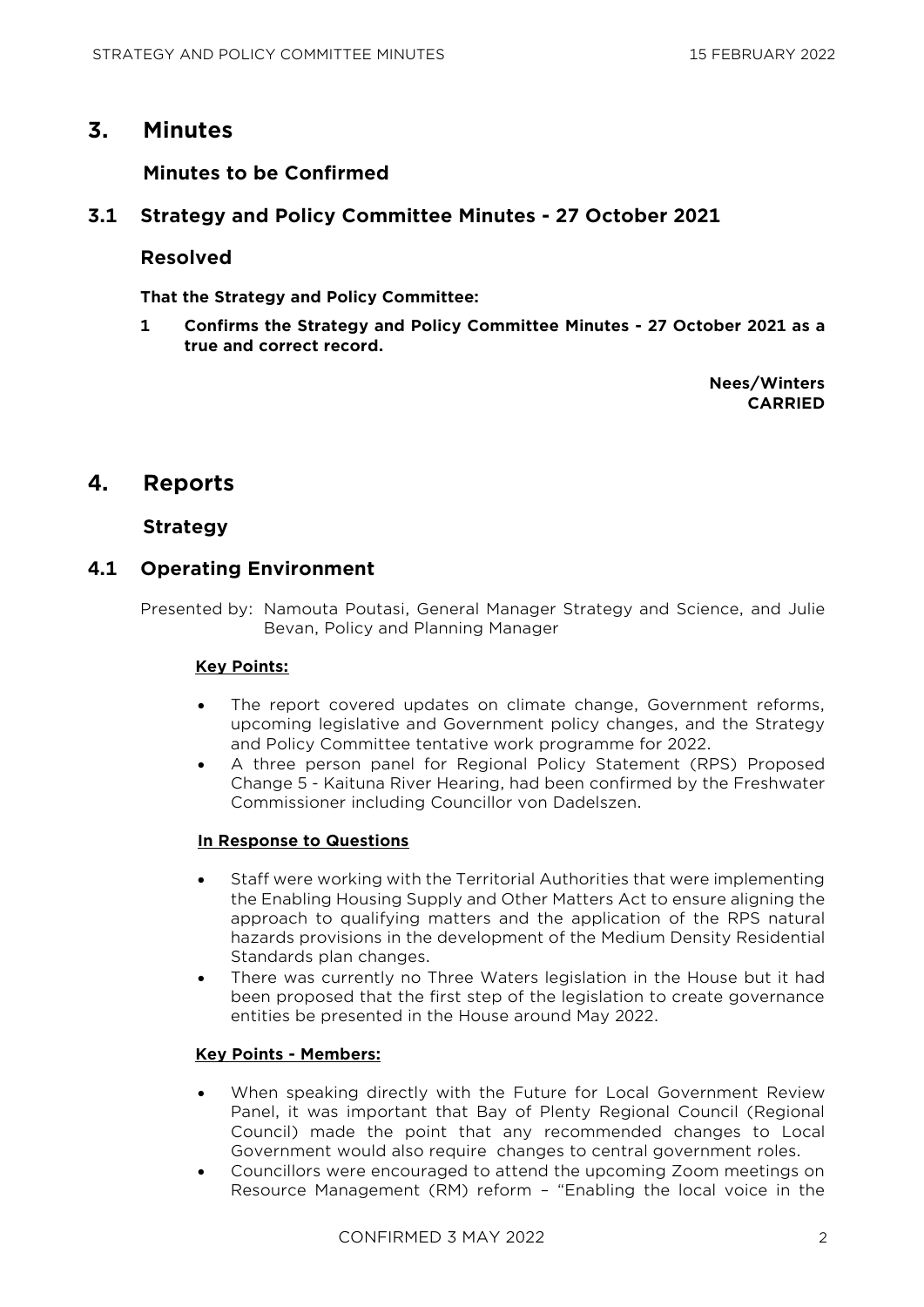future RM system", and the Future for Local Government – "Responsive local leadership".

• Trade waste was becoming an issue for the region and there was a need for a Regional Trade Waste Strategy that outlined where accountability would sit.

The following verbal updates were provided:

#### **Modernising the Emergency Management Framework (Trifecta)**

Presented by: Sarah Omundsen, General Manager Regulatory Services

#### **Key Points:**

- Central Government had requested feedback on Trifecta. The document was released on 14 January 2022 and feedback was due on 11 February 2022.
- Regional Council had provided feedback via a submission which included concerns regarding the lack of detail in the proposal, and that the proposal fell short in developing a framework that ensured mana whenua were involved in emergency management.
- Regional Council supported the Local Government New Zealand (LGNZ) letter to the Minister which emphasised concerns regarding timing around engagement and the shift to a nationally controlled approach.

#### **He Puapua**

Presented by: Kataraina O'Brien, Director Strategic Engagement

#### **Key Points:**

- He Puapua had been commissioned by Te Puni Kōkiri (TPK) in support of the 2007 United Nations (UN) declaration on the rights of indigenous peoples.
- He Puapua was not currently Government policy.
- An independent working group had been set up to create a draft Declaration Plan.
- The draft Declaration Plan was scheduled to go before Cabinet in June 2022. If approved, the draft would then go out for public consultation. The final Declaration Plan was scheduled for approval in December 2022.

#### **In Response to Questions**

- He Puapua had a clear alignment to Regional Council's Māori Engagement Policy.
- Regional Council would have a better understanding of the expectations of regional councils once the feedback from the targeted engagement with iwi entities was released in March 2022.
- Regional Council's action plan for the Māori Partnerships Programme would be discussed at a Komiti Māori Workshop scheduled for 23 February 2022. The draft Declaration Plan and what it would mean in terms of cost and capability within iwi and hapū could be considered as part of that discussion.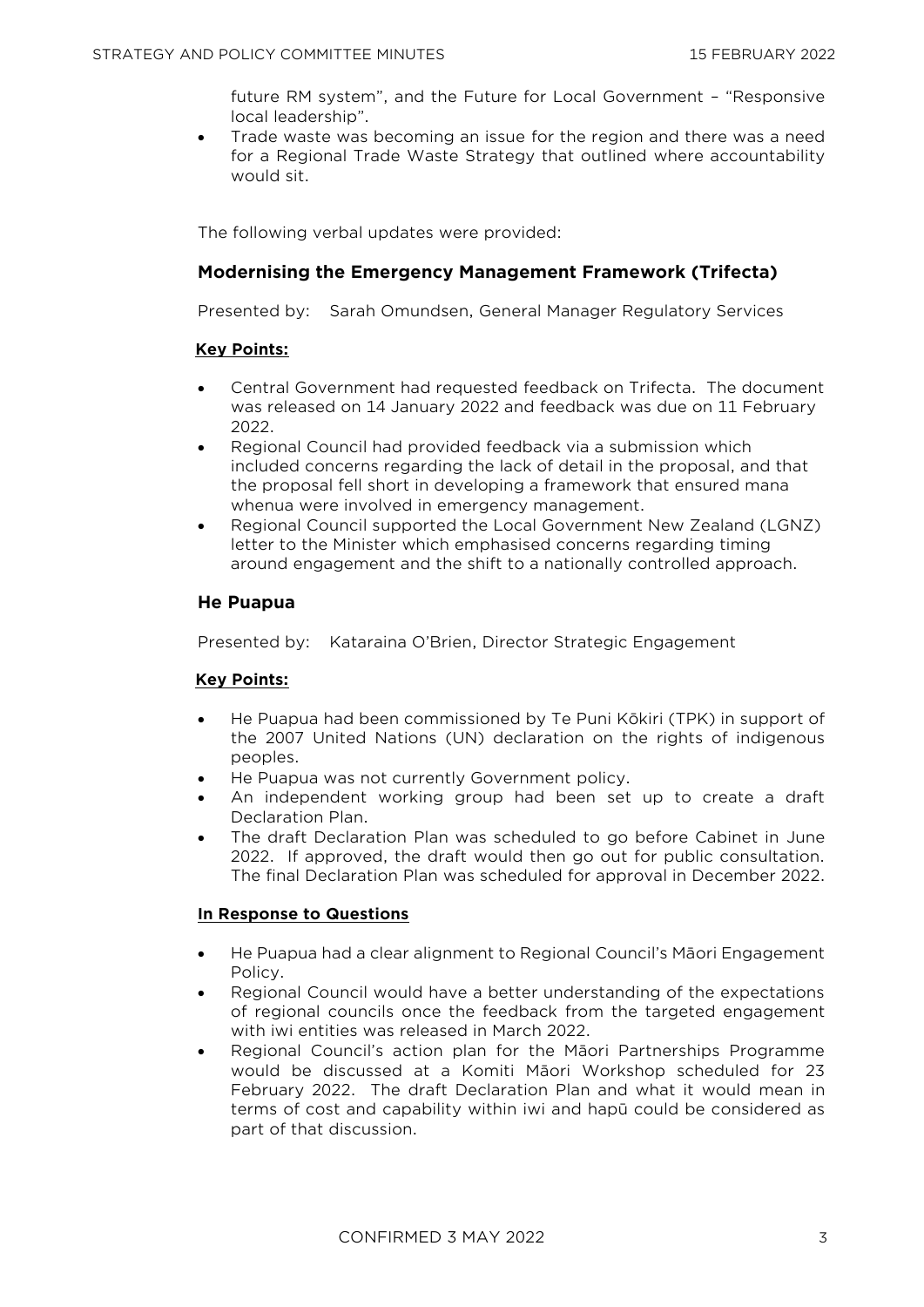#### **Items for Staff Follow Up**

- Attachment Two Summary of upcoming legislative and Government policy changes, to be updated to include information on Marine Protection Rules.
- Timeline for when Climate Change impacts on consents from the National Emissions Reduction Plan will occur to be provided to Councillors.
- Hard copies of Attachments Two and Three to be provided to those Councillors that had requested them.

#### **Resolved**

#### **That the Strategy and Policy Committee:**

**1. Receives the report, Operating Environment.**

#### **Thompson/von Dadelszen CARRIED**

#### **Regulatory Policy**

#### **4.2 Essential Freshwater Policy Programme: 2022 deliverables and update on proposed national regulations**

Presented by: Julie Bevan, Policy and Planning Manager, and Nicola Green, Principal Advisor Policy and Planning

*Presentation: Essential Freshwater Policy Programme - 2022 Deliverables and Update on Proposed National Regulations: Objective ID A4034892* **[⇨](../../../RedirectToInvalidFileName.aspx?FileName=SP_20220215_MAT_3471.PDF#PAGE=2)** 

#### **Key Points:**

- The main focus of the Essential Freshwater Policy Programme (EFPP) for 2022 would be setting the vision and the development of outcomes, targets and limits, and the rule framework for the methods to achieve them.
- Some online engagement as well as some targeted stakeholder and community engagement would occur this year. Key community engagement would take place in 2023.
- Key risks for the delivery of the programme included national delays and uncertainties, and capacity and capability issues.
- Amendments to the National Environmental Standards for Sources of Human Drinking Water (NES-DW) was currently out for public consultation. Staff were preparing a submission. Submissions closed on 6 March 2022. The draft submission would be shared with Councillors for comment.

#### **In Response to Questions**

The approach of co-governance bodies for each freshwater management unit could potentially develop out of the draft long term visions for freshwater process; however, this might be difficult to achieve within the current timeframes.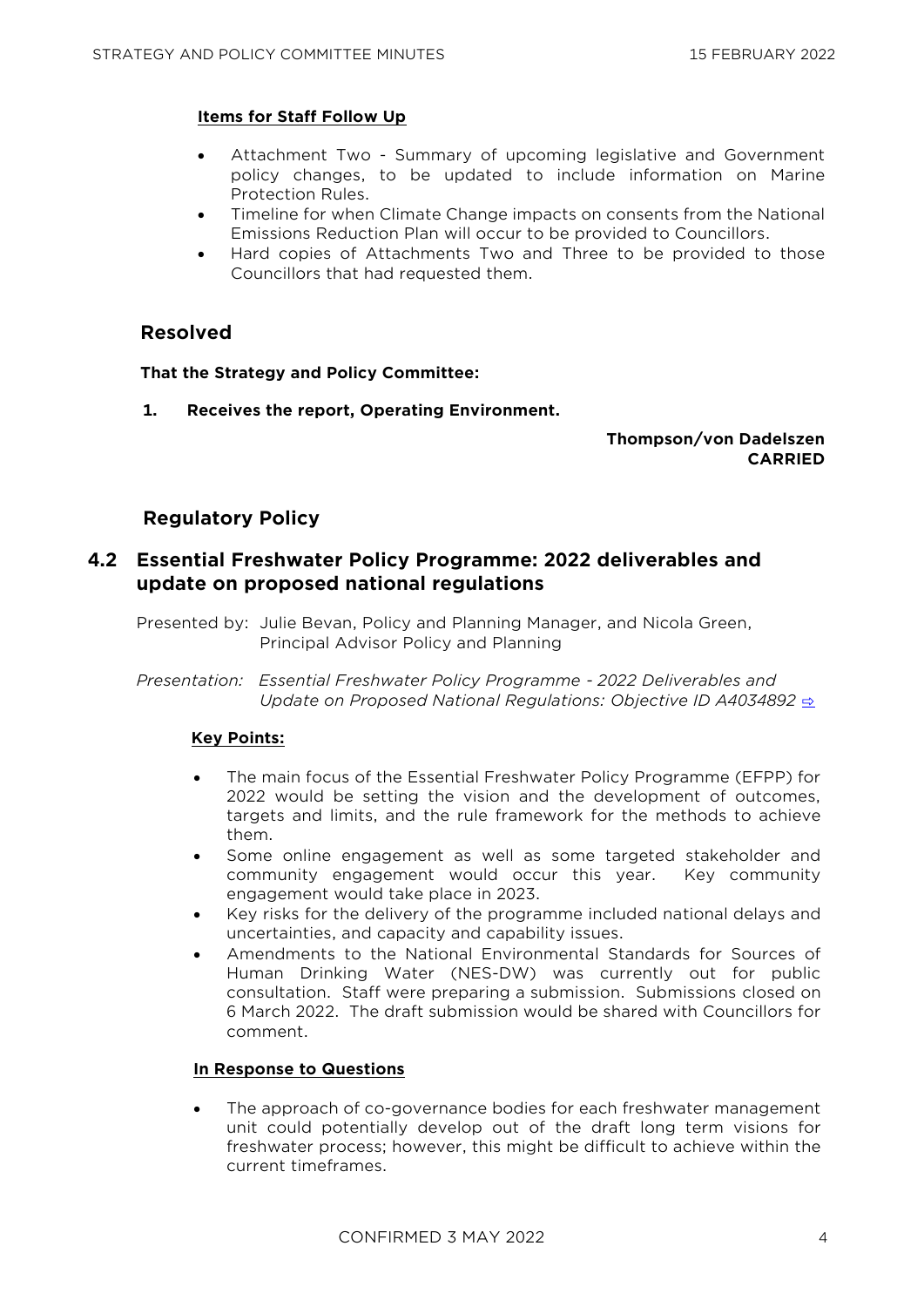- Regional Council had some resourcing to assist iwi with their involvement in vision setting. Progress was being made but it was at differing levels for different iwi and hapū.
- Whilst the main community engagement would not occur until 2023, Regional Council aimed to start to get the issues out to the public this year as technical research work became available.
- Unregistered water suppliers would be required to register with Taumata Arowai.
- The implications for what was being proposed for freshwater was common across all regional councils and staff were currently in discussion with the Ministry for the Environment regarding this.

#### **Key Points - Members:**

The capacity and capability issues for tangata whenua were real and risked the ability for quality input. A focussed effort was required to get them to a place where there was a sense of a level playing field.

#### **Resolved**

#### **That the Strategy and Policy Committee:**

**1 Receives the report, Essential Freshwater Policy Programme: 2022 deliverables and update on proposed national regulations .**

> **Thompson/Winters CARRIED**

## **5. Public Excluded Section**

#### **Resolved**

**Resolution to exclude the public**

**1 Excludes the public from the following parts of the proceedings of this meeting as set out below:**

**The general subject of each matter to be considered while the public is excluded, the reason for passing this resolution in relation to each matter, and the specific grounds under section 48(1) of the Local Government Official Information and Meetings Act 1987 for the passing of this resolution are as follows:**

| <b>Item</b><br>No. | Subject of each<br>matter to be<br>considered | <b>Reason for passing</b><br>this resolution in<br>relation to each<br>matter                     | <b>Grounds under</b><br>Section 48(1) for<br>the passing of<br>this resolution | When the item<br>can be released<br>into the public                           |
|--------------------|-----------------------------------------------|---------------------------------------------------------------------------------------------------|--------------------------------------------------------------------------------|-------------------------------------------------------------------------------|
| 1.1                | Plan Change 13<br>Update                      | Withholding the<br>information is<br>necessary to<br>maintain legal<br>professional<br>privilege. | 48(1)(a)(i)<br>Section $7(2)(9)$ .                                             | the Environment<br>Court releases its<br>final decision on<br>Plan Change 13. |